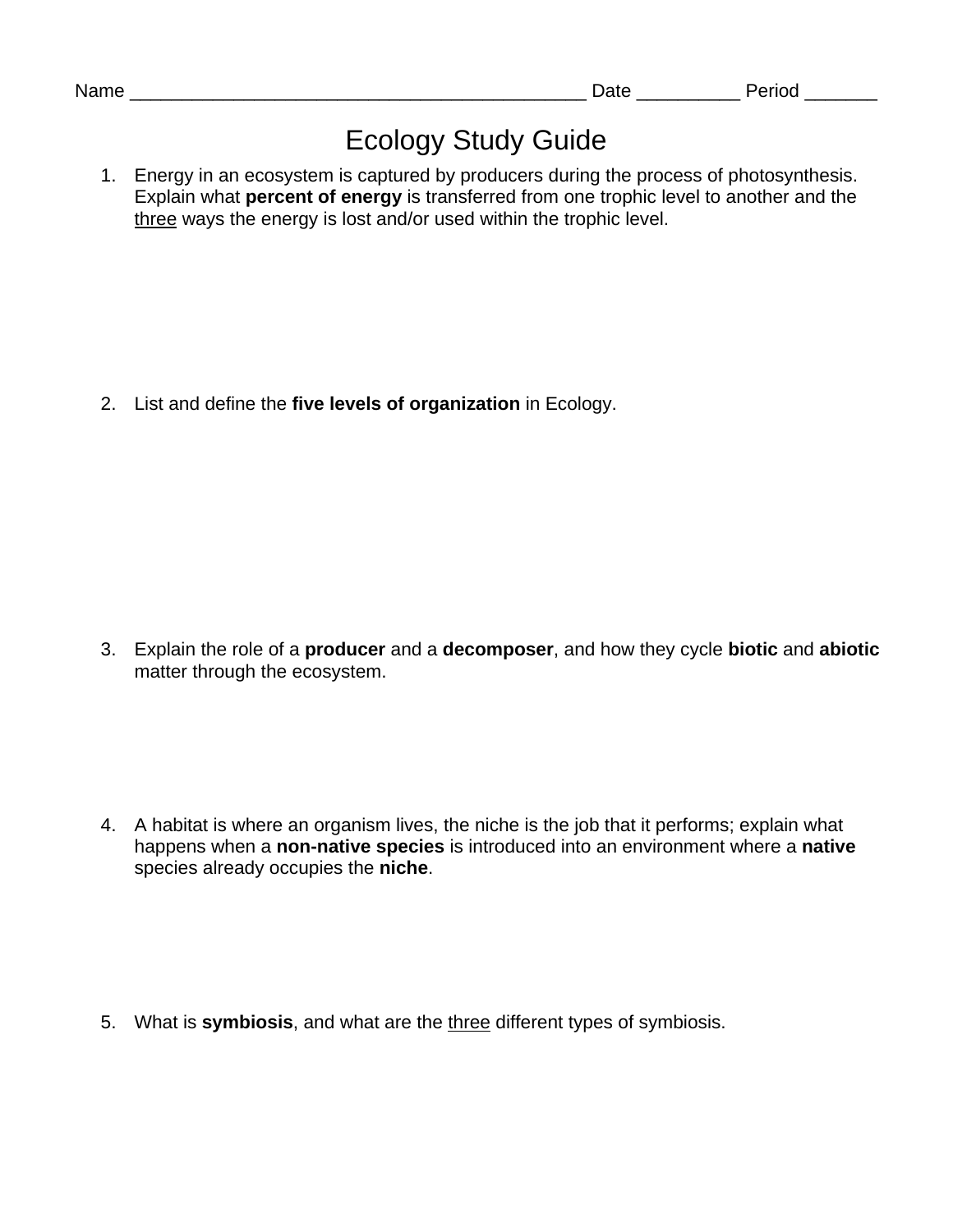- 6. What group of organisms is responsible for running the **nitrogen cycle**?
- 7. How is **carbon** stored in the **biosphere**?
- 8. What are the two main human activities that disrupt the **carbon cycle**?
- 9. Explain how **carbon** is cycled between **photosynthesis** and **cellular respiration**.

10. What is the **greenhouse effect**, and how is the burning of fossil fuels affecting related to this concept?

11. Differentiate between **primary** and **secondary succession**.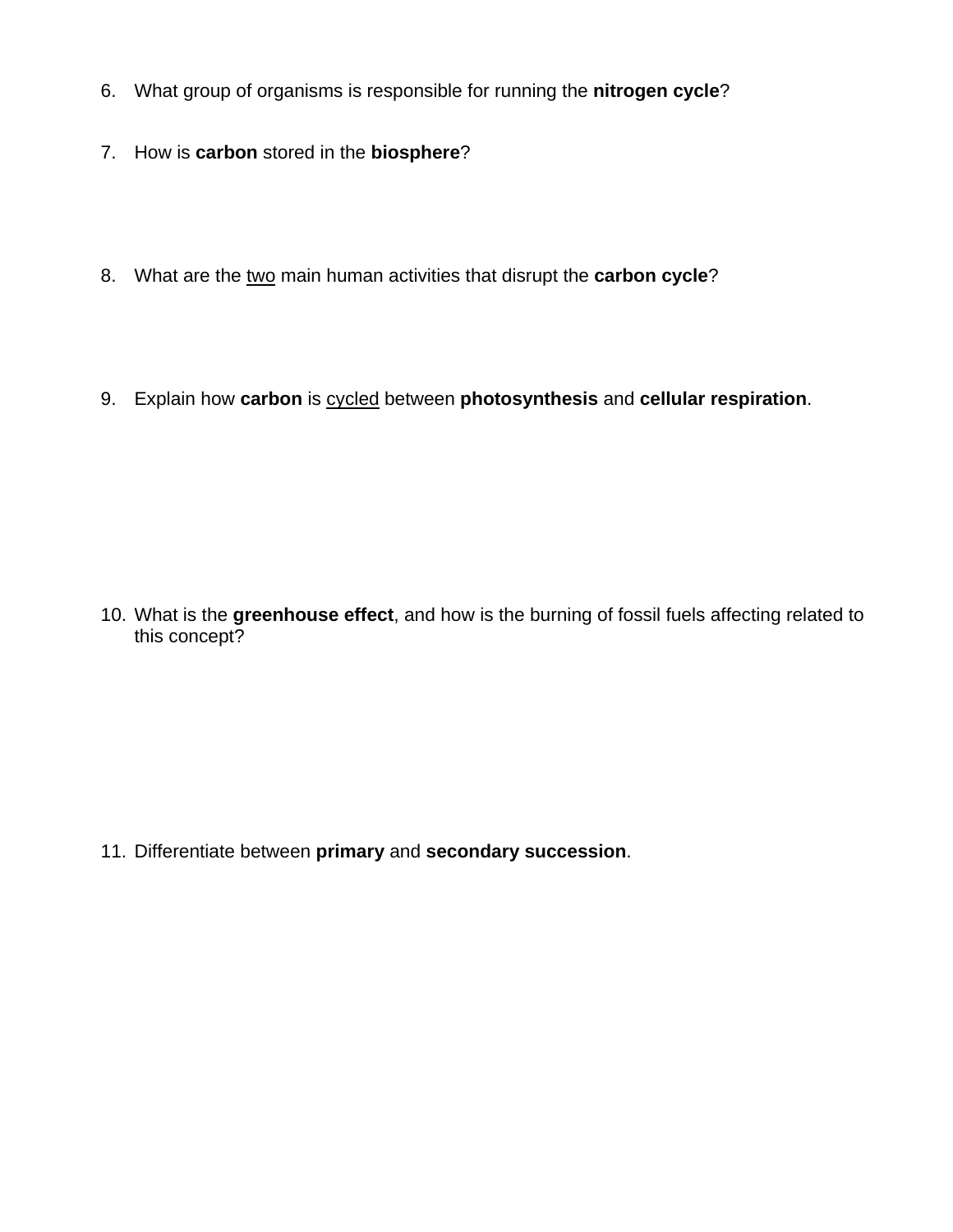12. List the main distinguishing characteristic of the following biomes: **tundra**, **tropical rainforest**, **temperate deciduous forest**

13. Define the following terms; **birth rate**, **death rate**, **immigration**, **emigration**, **carrying capacity**, **exponential growth**

14. Differentiate between a **density-dependent factor** and a **density-independent factor**.

15. What is **biological magnification** and how is **DDT** related to this concept?